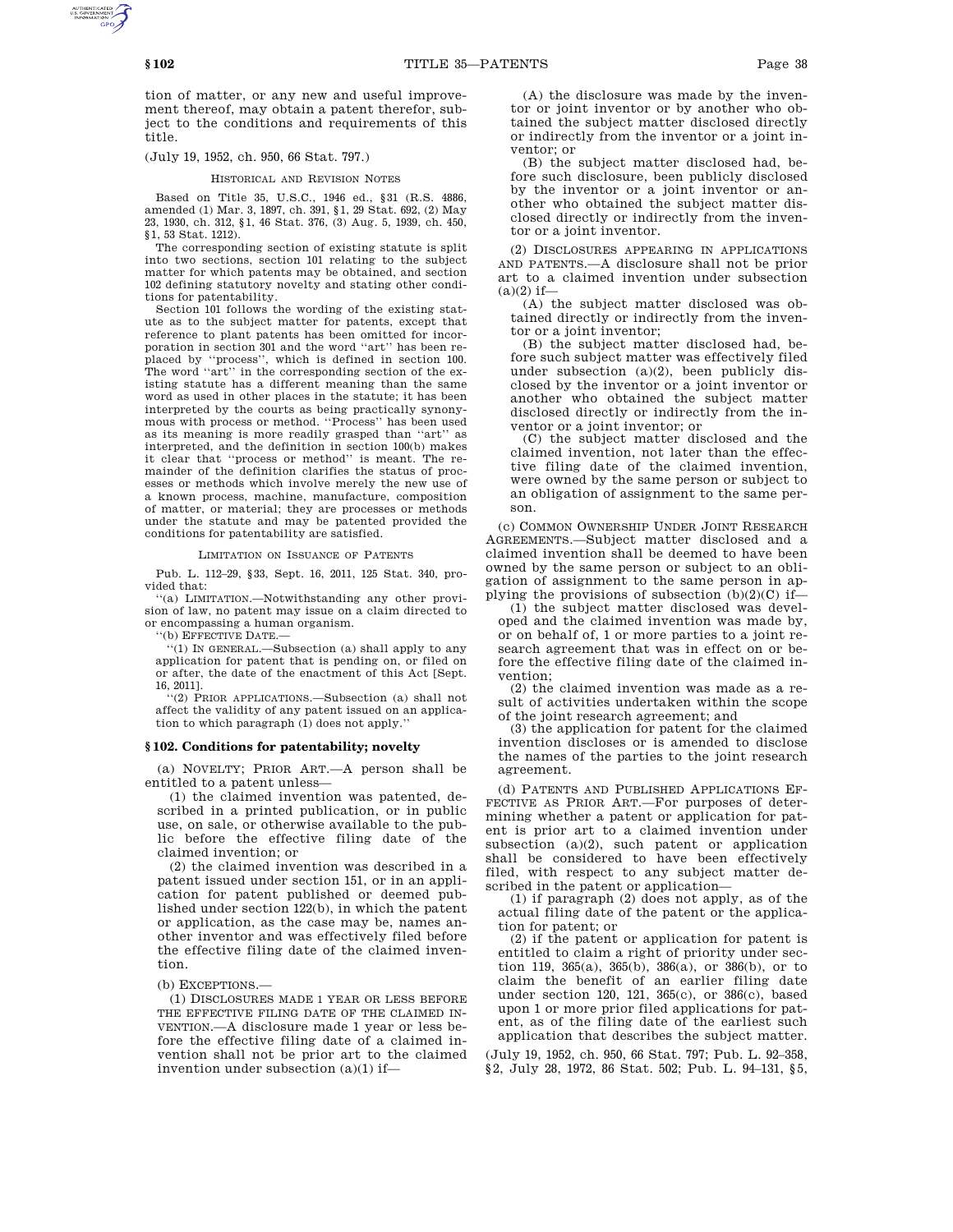Nov. 14, 1975, 89 Stat. 691; Pub. L. 106–113, div. B, §1000(a)(9) [title IV, §§4505, 4806], Nov. 29, 1999, 113 Stat. 1536, 1501A–565, 1501A–590; Pub. L. 107–273, div. C, title III, §13205(1), Nov. 2, 2002, 116 Stat. 1902; Pub. L. 112–29, §3(b)(1), Sept. 16, 2011, 125 Stat. 285; Pub. L. 112–211, title I, §102(2), Dec. 18, 2012, 126 Stat. 1531.)

### HISTORICAL AND REVISION NOTES

Paragraphs (a), (b), and (c) are based on Title 35, U.S.C., 1946 ed., §31 (R.S. 4886, amended (1) Mar. 3, 1897, ch. 391, §1, 29 Stat. 692, (2) May 23, 1930, ch. 312, §1, 46 Stat. 376, (3) Aug. 5, 1939, ch. 450, §1, 53 Stat. 1212).

No change is made in these paragraphs other than that due to division into lettered paragraphs. The interpretation by the courts of paragraph (a) as being more restricted than the actual language would suggest (for example, ''known'' has been held to mean ''publicly known'') is recognized but no change in the language is made at this time. Paragraph (a) together with section 104 contains the substance of Title 35, U.S.C., 1946 ed., §72 (R.S. 4923).

Paragraph (d) is based on Title 35, U.S.C., 1946 ed., §32, first paragraph (R.S. 4887 (first paragraph), amended (1) Mar. 3, 1897, ch. 391, §3, 29 Stat. 692, 693, (2) Mar. 3, 1903, ch. 1019, §1, 32 Stat. 1225, 1226, (3) June 19, 1936, ch. 594, 49 Stat. 1529).

The section has been changed so that the prior foreign patent is not a bar unless it was granted before the filing of the application in the United States.

Paragraph (e) is new and enacts the rule of *Milburn* v. *Davis-Bournonville*, 270 U.S. 390, by reason of which a United States patent disclosing an invention dates from the date of filing the application for the purpose of anticipating a subsequent inventor.

Paragraph (f) indicates the necessity for the inventor as the party applying for patent. Subsequent sections permit certain persons to apply in place of the inventor under special circumstances.

Paragraph (g) is derived from Title 35, U.S.C., 1946 ed., §69 (R.S. 4920, amended (1) Mar. 3, 1897, ch. 391, §2, 29 Stat. 692, (2) Aug. 5, 1939, ch. 450, §1, 53 Stat. 1212), the second defense recited in this section. This paragraph retains the present rules of law governing the determination of priority of invention.

Language relating specifically to designs is omitted for inclusion in subsequent sections.

#### **AMENDMENTS**

2012—Subsec. (d)(2). Pub. L. 112–211 substituted ''to claim a right of priority under section 119, 365(a), 365(b), 386(a), or 386(b), or to claim the benefit of an earlier filing date under section 120, 121, 365(c), or 386(c)'' for ''to claim a right of priority under section 119, 365(a), or 365(b), or to claim the benefit of an earlier filing date under section 120, 121, or 365(c)''.

2011—Pub. L. 112–29 amended section generally. Prior to amendment, section related to conditions for patentability; novelty and loss of right to patent.

2002—Subsec. (e). Pub. L. 107–273, amended Pub. L. 106–113, §1000(a)(9) [title IV, §4505]. See 1999 Amendment note below. Prior to being amended by Pub. L. 107–273, Pub. L. 106–113, §1000(a)(9) [title IV, §4505], had amended subsec. (e) to read as follows: ''The invention was described in—

''(1) an application for patent, published under section 122(b), by another filed in the United States before the invention by the applicant for patent, except that an international application filed under the treaty defined in section 351(a) shall have the effect under this subsection of a national application published under section 122(b) only if the international application designating the United States was published under Article 21(2)(a) of such treaty in the English language; or

''(2) a patent granted on an application for patent by another filed in the United States before the invention by the applicant for patent, except that a patent shall not be deemed filed in the United States for the purposes of this subsection based on the filing of an international application filed under the treaty defined in section 351(a); or''.

1999—Subsec. (e). Pub. L. 106–113, §1000(a)(9) [title IV, §4505], as amended by Pub. L. 107–273, amended subsec. (e) generally. Prior to amendment, subsec. (e) read as follows: ''the invention was described in a patent granted on an application for patent by another filed in the United States before the invention thereof by the applicant for patent, or on an international application by another who has fulfilled the requirements of paragraphs (1), (2), and (4) of section 371(c) of this title before the invention thereof by the applicant for patent, or''.

Subsec. (g). Pub. L. 106–113, §1000(a)(9) [title IV, §4806], amended subsec. (g) generally. Prior to amend-ment, subsec. (g) read as follows: ''before the applicant's invention thereof the invention was made in this country by another who had not abandoned, suppressed, or concealed it. In determining priority of invention there shall be considered not only the respective dates of conception and reduction to practice of the invention, but also the reasonable diligence of one who was first to conceive and last to reduce to practice, from a time prior to conception by the other.''

1975—Par. (e). Pub. L. 94–131 inserted provision for nonentitlement to a patent where the invention was described in a patent granted on an international application by another who has fulfilled the requirements of pars. (1), (2), and (4) of section 371(c) of this title before the invention thereof by the applicant for patent.

1972—Subsec. (d). Pub. L. 92–358 inserted reference to inventions that were the subject of an inventors' certificate.

### EFFECTIVE DATE OF 2012 AMENDMENT

Amendment by Pub. L. 112–211 effective on the later of the date that is 1 year after Dec. 18, 2012, or the date that the Geneva Act of the Hague Agreement Concerning the International Registration of Industrial Designs enters into force with respect to the United States (May 13, 2015), and applicable only to certain applications filed on and after that effective date and patents issuing thereon, with certain exceptions, see section 103 of Pub. L. 112–211, set out as a note under section 100 of this title.

### EFFECTIVE DATE OF 2011 AMENDMENT

Amendment by Pub. L. 112–29 effective upon the expiration of the 18-month period beginning on Sept. 16, 2011, and applicable to certain applications for patent and any patents issuing thereon, see section 3(n) of Pub. L. 112–29, set out as an Effective Date of 2011 Amendment; Savings Provisions note under section 100 of this title.

#### EFFECTIVE DATE OF 1999 AMENDMENT

Amendment by section 1000(a)(9) [title IV, §4505] of Pub. L. 106–113 effective Nov. 29, 2000 and applicable to all patents and all applications for patents pending on or filed after Nov. 29, 2000, see section 1000(a)(9) [title IV, §4508] of Pub. L. 106–113, as amended, set out as a note under section 10 of this title.

#### EFFECTIVE DATE OF 1975 AMENDMENT

Amendment by Pub. L. 94–131 effective Jan. 24, 1978, and applicable on and after that date to patent applications filed in the United States and to international applications, where applicable, see section 11 of Pub. L. 94–131, set out as an Effective Date note under section 351 of this title.

## EFFECTIVE DATE OF 1972 AMENDMENT

Pub. L. 92–358, §3(b), July 28, 1972, 86 Stat. 502, provided that: ''Section 2 of this Act [amending this section] shall take effect six months from the date when Articles 1 to 12 of the Paris Convention of March 20, 1883, for the Protection of Industrial Property, as re